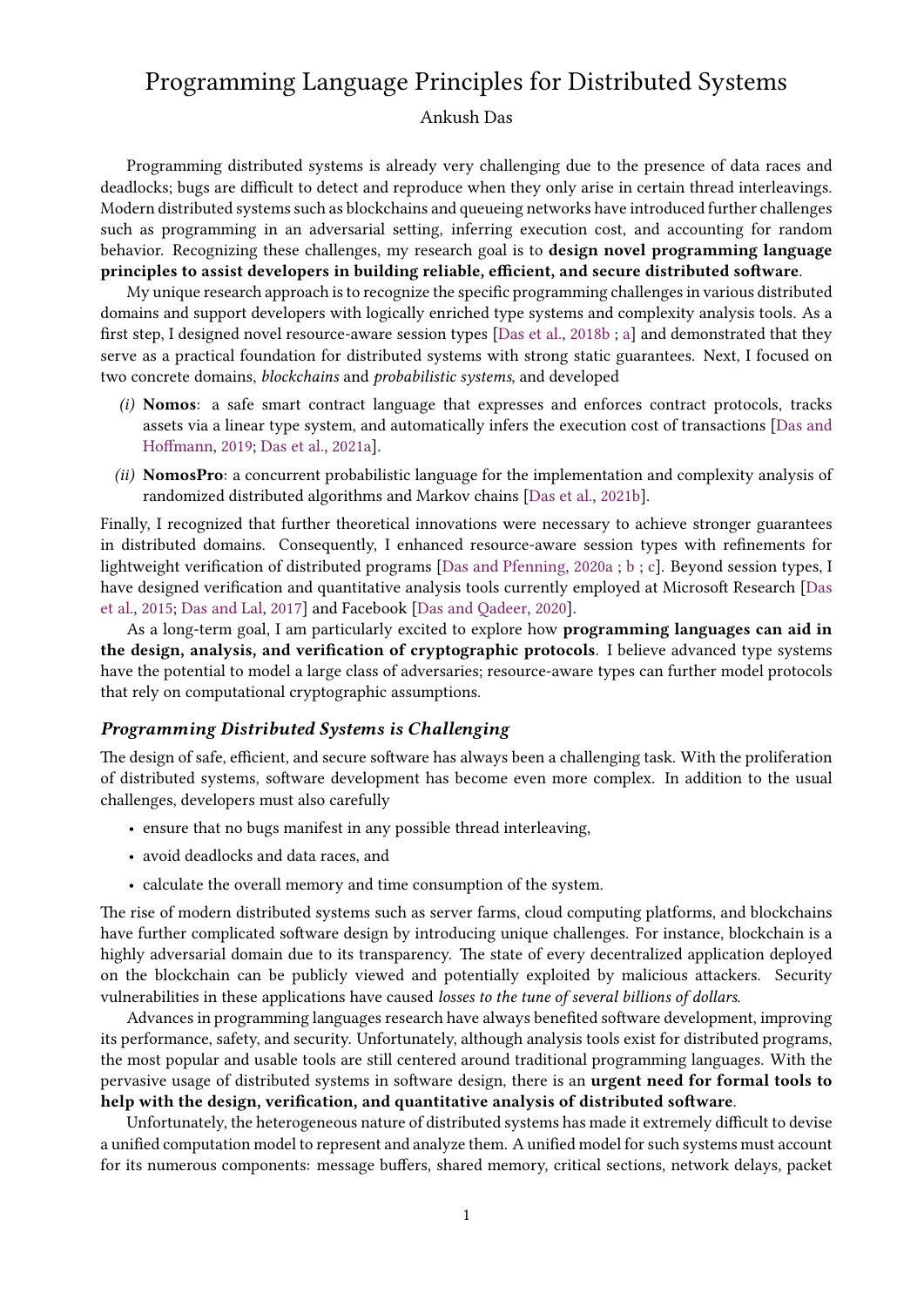loss, system crashes, etc. The domain-specific requirements for each system are also distinct: blockchains require correct handling of assets; server farms expect easy-to-implement efficient parallel computation; cloud computing platforms demand consistent availability. A unified model must also be able to provide these diverse domain-specific guarantees.

## Resource-Aware Session Types for Distributed Systems

In response, I have designed novel resource-aware session types that serve as a sound and practical foundation for distributed systems with strong type-theoretic guarantees [\[Das et al.,](#page-4-0) [2018b](#page-4-0) ; [a\]](#page-4-1). A common theme in a distributed system is communication between its components. And often, the type, value, and direction of communication depends on the state of the system. Session types leverage this property by capturing the system state in the type, providing a structured way of prescribing communication protocols. Session types can also guarantee freedom from deadlocks and data races. They also possess a confluence property stating that a communicating system converges to the same final state under all possible thread interleavings. All these properties greatly benefit programmers and automatically prevent a large class of bugs that can result from communication mismatches.

Unfortunately, simple session types cannot express quantitative properties of a distributed system, such as energy consumption, latency, response time, and throughput. Realizing this, I proposed two extensions to express the work [\[Das et al.,](#page-4-1) [2018b\]](#page-4-0) and span [Das et al., [2018a\]](#page-4-1) of parallel computation. Work is defined as the total number of operations executed as part of the computation. However, due to parallelism in the system, many of these operations execute simultaneously. Therefore, span is defined as the total time of computation taking the parallelism in the system into account. To compute work, my key innovation was that messages and processes both carry an abstract notion of potential which is consumed to perform work. To compute span, my key innovation was to introduce operators from temporal logic to capture the timing of message exchanges. Resource-aware session types combine session types with work and span extensions allowing programmers to reason about both qualitative and quantitative aspects of distributed systems.

With a unified computation model in hand, my research focused on two aspects:  $(i)$  applications: discovering new distributed domains where developers can benefit from programming language support to provide domain-specific guarantees, and  $(ii)$  theory: further advancing the analysis tools and techniques to provide stronger guarantees. For the former, I designed Nomos and NomosPro applying resource-aware session types to blockchains and probabilistic systems, respectively. For the latter, I designed Rast to integrate refinements into the type system to enable lightweight verification.

Nomos. To aid blockchain developers, I designed Nomos [\[Das et al.,](#page-4-2) [2021a\]](#page-4-2), a smart contract language based on resource-aware session types. Blockchains typically allow execution of smart contracts: programs that implement transaction protocols between distrusting parties. Smart contract programmers need to

- $(i)$  ensure that transactions (e.g. auctions, elections) follow their predefined protocol,
- (ii) compute the execution cost of transactions since users issuing them pay for this cost in advance, and
- (iii) ensure that assets such as money, valuables, estates, etc. are not duplicated or discarded accidentally.

Resource-aware session types are just the right abstraction for implementing smart contracts. Session types statically express contract protocols. Resource-aware types automatically infer the execution cost of transactions leveraging ideas from automatic amortized resource analysis. The built-in linear type system of session types provides a natural representation for assets like money. The Nomos type checker statically enforces the above requirements: protocols are enforced at runtime, bounds inferred are sound and precise, and assets used are neither duplicated nor discarded. Nomos also significantly develops the theory of programming languages: integrating session types with functional programming, linear-time type checking to prevent denial-of-service attacks, and an acquire-release discipline to rule out re-entrancy attacks.

NomosPro. To aid developers in probabilistic programming, I introduced novel probabilistic session types and implemented them as a concurrent probabilistic language called NomosPro [\[Das et al.,](#page-4-3) [2021b\]](#page-4-3). Many practical distributed systems such as Markov chains and randomized algorithms are inherently probabilistic.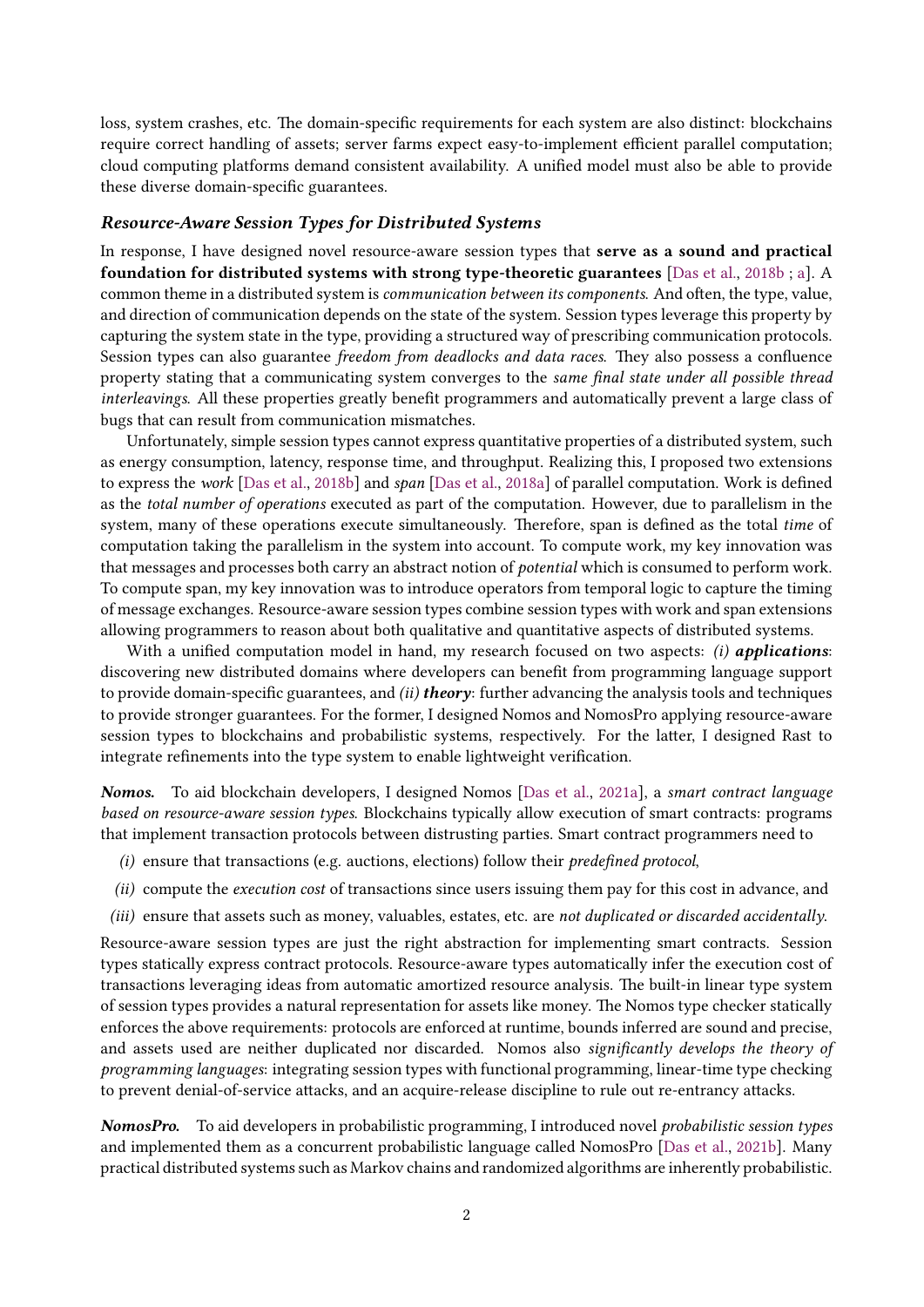NomosPro models such systems by describing probability distributions over message exchanges. The language is further equipped with resource-aware types to automatically infer expected cost of programs. NomosPro has a plethora of applications: it automatically infers bounds on the expected cost of randomized distributed protocols; it verifies the limiting distribution of standard Markov chains such as Google's PageRank algorithm, random walks, and dice programs; it determines win probabilities and expected financial gain/loss for probabilistic games such as lotteries and slot machines.

**Rast.** On the theoretical side, I designed the Rast language which integrates resource-aware session types with arithmetic refinements [\[Das and Pfenning,](#page-3-2) [2020b\]](#page-3-2). Fundamental properties of distributed systems are often arithmetic in nature (e.g. size and value of messages exchanged), which cannot be captured by simple session types. Refinement session types [\[Das and Pfenning,](#page-3-1) [2020a\]](#page-3-1) employ linear arithmetic to capture these intrinsic attributes and enable lightweight verification of distributed programs. We used refinements for verifying arithmetic properties of concurrent data structures such as stacks, queues, tries, and lists [\[Das and](#page-3-3) [Pfenning,](#page-3-3) [2020c\]](#page-3-3). In the future, I plan to apply refinements for lightweight verification of smart contracts. Along with faculty at CMU, I am also designing a course using Rast to teach distributed programming.

Availability to Developers. My goal is to also make my research ideas available to all developers. Therefore, Nomos, NomosPro, and Rast are all available as open-source implementations [\[Das et al.,](#page-4-4) [2019b](#page-4-4) ; [a\]](#page-4-5). e Nomos language goes a step further and is also available as a well-designed web interface [\[Das and](#page-3-0) Hoffmann, [2019\]](#page-3-0) which simulates a blockchain system where users can implement, type check, and submit transactions. Even at a technical level, I have incorporated several design decisions in Nomos and Rast to simplify programming with intuitive surface syntax and precise error messages anticipating the most common programming mistakes. The implementation of Rast won the best paper award by a junior researcher at FSCD 2020. It is also equally important that programming languages and tools are backed by sound theory. To that end, Nomos, NomosPro, and Rast are also equipped with a mathematical description with a formal type system, execution semantics and theorems establishing their type safety.

## Research beyond Session Types.

I have been involved in numerous other projects that provide programming language support to all developers. At Microsoft Research, we designed an angelic verification tool [\[Das and Lal,](#page-3-5) [2017;](#page-3-5) [Das et al.,](#page-3-4) [2015\]](#page-3-4) to identify bugs in production software without inundating developers with false alarms. Minimizing false alarms greatly helped with its adoption, and this tool now ships with the Static Driver Verifier tool in Windows. I also assisted with the design and implementation of Resource-Aware ML [Hoffmann [et al.,](#page-4-6) [2017\]](#page-4-6) (RaML), a tool for automatic cost analysis of OCaml programs. I employed RaML to infer execution time of OCaml programs on concrete hardware such as Intel x86 and ARM [Das and Hoffmann, [2017\]](#page-3-7). I demonstrated that the core innovations of the Nomos language are broadly applicable by using resource-aware types for execution cost analysis of programs in Facebook's Move language on the Libra blockchain [\[Das and Qadeer,](#page-3-6) [2020\]](#page-3-6).

### Future Directions.

One day, I hope to make distributed programming as intuitive as ordinary programming for all developers! In particular, I am excited to work in 3 concrete directions to assist programmers in:

- (i) design of optimal scheduling policies based on execution cost (short-term)
- $(ii)$  automatic synthesis of distributed programs from their specification (medium-term)
- (*iii*) implementation and analysis of cryptographic systems (long-term)

I also plan to develop dependent type systems for verication and quantitative analysis of distributed algorithms such as consensus, commitment, and leader election. Looking beyond session types, I also want to explore other models of distributed computation, such as actor models, Petri nets, and pi-calculus. I would like to examine the tradeoffs of each model, and then decide which model is best suited to what domain, particularly from the viewpoint of verification and quantitative analysis.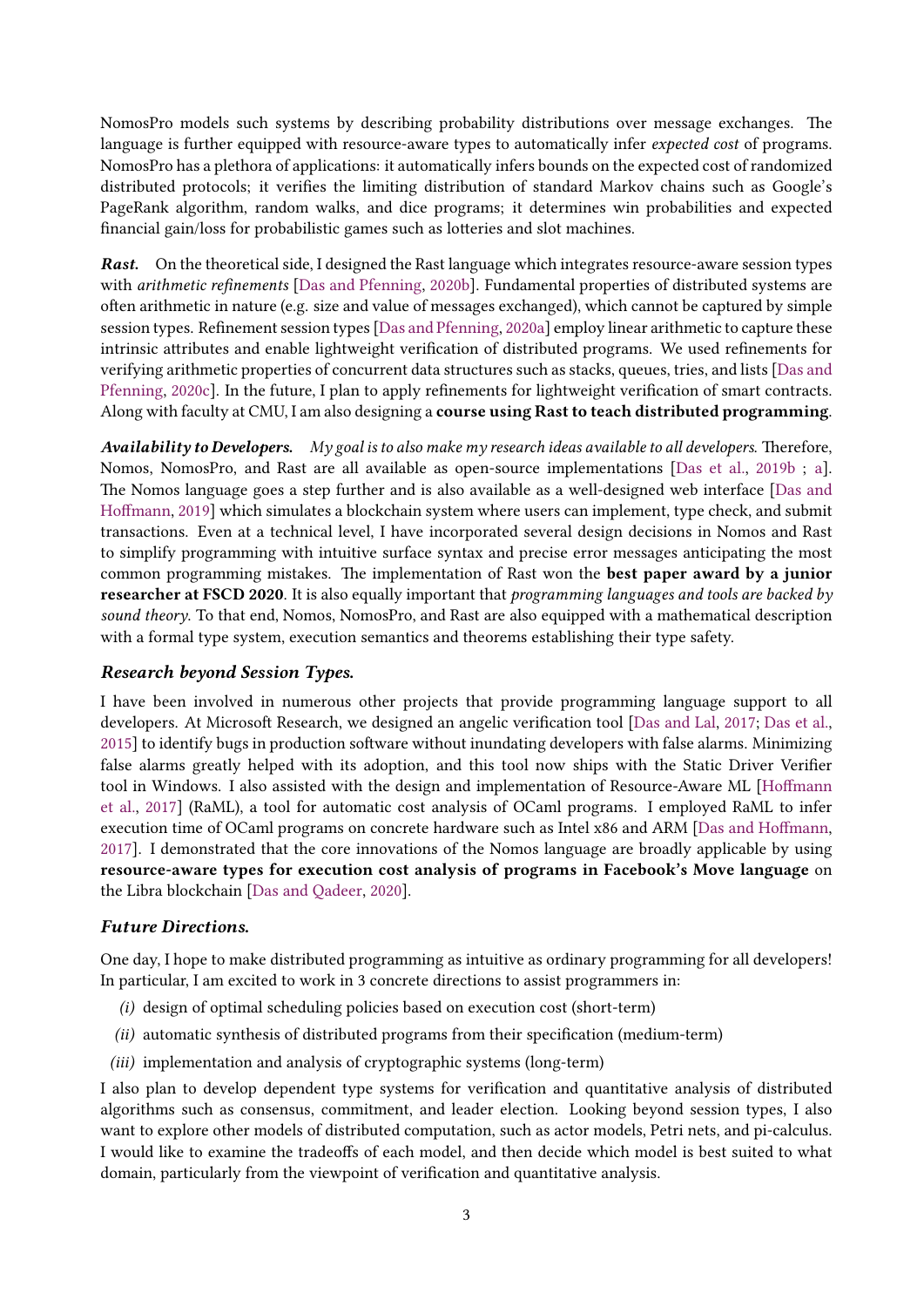Cost Analysis for Optimal Scheduling. Cost analysis can assist developers in designing optimal scheduling policies for their applications. The sequential complexity bounds from Rast can be used to determine whether a new computation needs to be executed in the current or a freshly spawned thread. The parallel complexity bounds from Rast implicitly determine data dependency between threads and can be used to decide the order of thread execution. I would like to implement and evaluate complexity-driven scheduling policies in Rast and evaluate their impact on performance.

**Synthesis of Distributed Programs.** One effective way of assisting developers is by writing programs for them! Refinement session types can naturally express program specifications. Programs can then be synthesized from their specifications by applying data-driven deep learning techniques. Refinements can also be utilized for semi-automatic synthesis of smart contracts. I believe refinement session types can carry program synthesis to distributed systems.

Type Systems for Cryptographic Protocols. In a recent collaboration, I observed that refinement type systems can neatly represent security protocols. With the recent growth in the complexity of such protocols, developers can greatly benefit from language support while building secure systems. We can also employ type systems to model ill-behaved adversaries and formally verify cryptographic protocols. Furthermore, resource-aware types can provide computational security by modeling adversaries who are capable of only polynomial-time computation. We can also use programming language techniques to demonstrate universal composability, which entails that security properties of cryptographic protocols are preserved even when arbitrarily composed with other protocols.

Modern distributed systems are now prevalent in all programming domains. In response, I want to work with researchers from all areas of computer science and beyond to understand their domain-specific requirements and design the best tools and languages to support them. I envision a future where safe, secure, and efficient computer programming is accessible to everyone!

## References

- <span id="page-3-7"></span>Ankush Das and Jan Hoffmann. ML for ML: Learning Cost Semantics by Experiment. In Tools and Algorithms for the Construction and Analysis of Systems, 2017.
- <span id="page-3-0"></span>Ankush Das and Jan Hoffmann. Nomos Web Interface. https://nomos-lang.org, 2019. Accessed: 2020-09-13.
- <span id="page-3-5"></span>Ankush Das and Akash Lal. Precise Null Pointer Analysis Through Global Value Numbering. In Automated Technology for Verification and Analysis, 2017.
- <span id="page-3-1"></span>Ankush Das and Frank Pfenning. Session Types with Arithmetic Refinements. In 31st International Conference on Concurrency Theory (CONCUR 2020), Dagstuhl, Germany, 2020a.
- <span id="page-3-2"></span>Ankush Das and Frank Pfenning. Rast: Resource-Aware Session Types with Arithmetic Refinements (System Description). In 5th International Conference on Formal Structures for Computation and Deduction (FSCD 2020), Dagstuhl, Germany, 2020b.
- <span id="page-3-3"></span>Ankush Das and Frank Pfenning. Verified Linear Session-Typed Concurrent Programming. In 22nd International Symposium on Principles and Practice of Declarative Programming, PPDP '20, 2020c.
- <span id="page-3-6"></span>Ankush Das and Shaz Qadeer. Exact and Linear-Time Gas-Cost Analysis. In Static Analysis - 27th International Symposium, SAS 2020, Proceedings, Lecture Notes in Computer Science. Springer, 2020.
- <span id="page-3-4"></span>Ankush Das, Shuvendu K. Lahiri, Akash Lal, and Yi Li. Angelic Verification: Precise Verification Modulo Unknowns. In Computer Aided Verification, 2015.